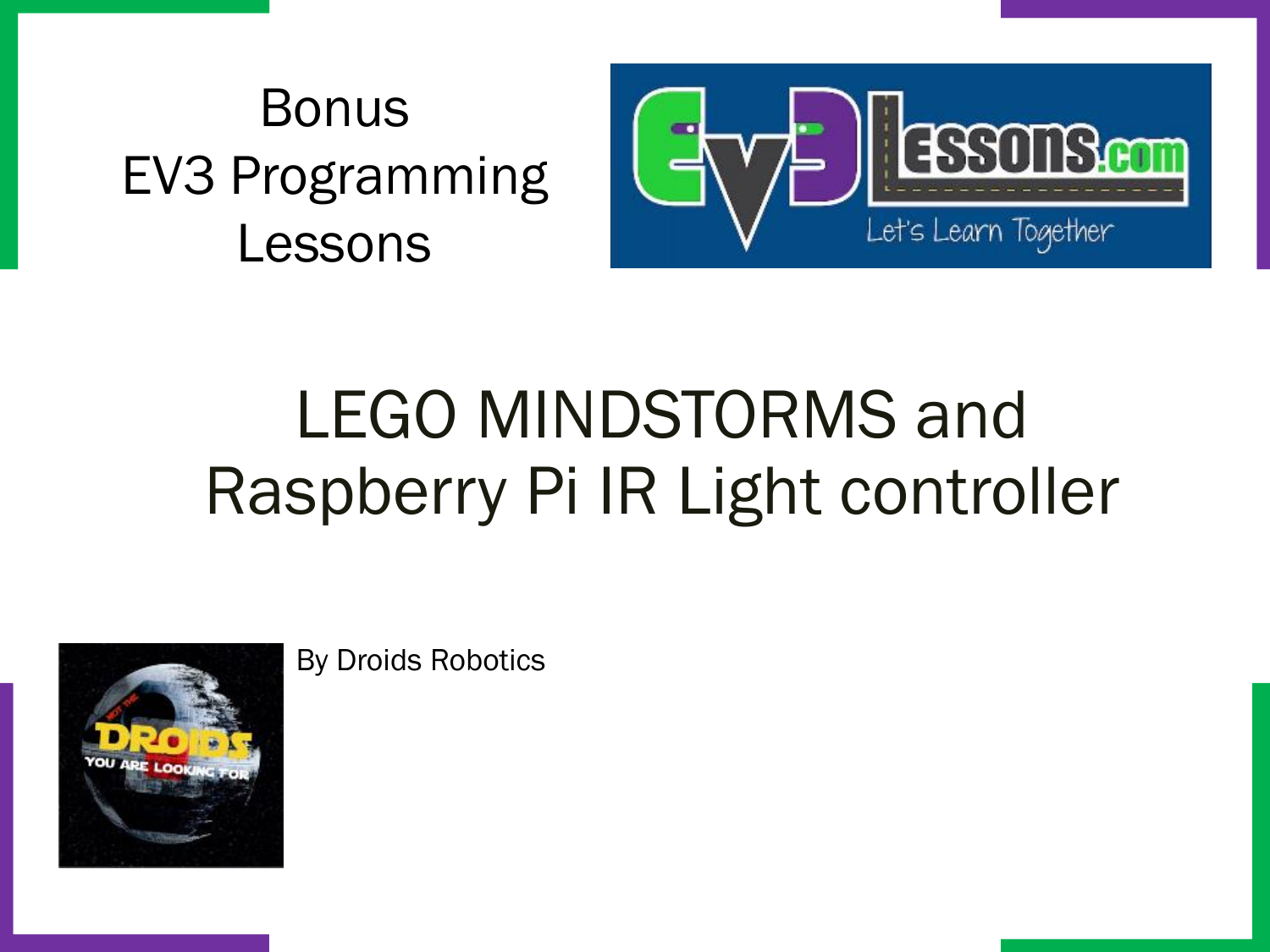# **Objectives**

- Program a Raspberry Pi to control a string of LED lights using an IR sensor
- Learn how to make the EV3 communicate with a Raspberry Pi
- Learn to use an IR sensor and IR LED to emulate remote signals

- Prerequisites:
- *Must have basic Python programming knowledge*
- *Must be comfortable using a Raspberry Pi (Unix/Linux commands & GPIO)*
- *Must be familiar with EV3 Bluetooth Messaging*
- *Must have done EV3 Raspberry PI Communicator lesson on EV3Lessons.com*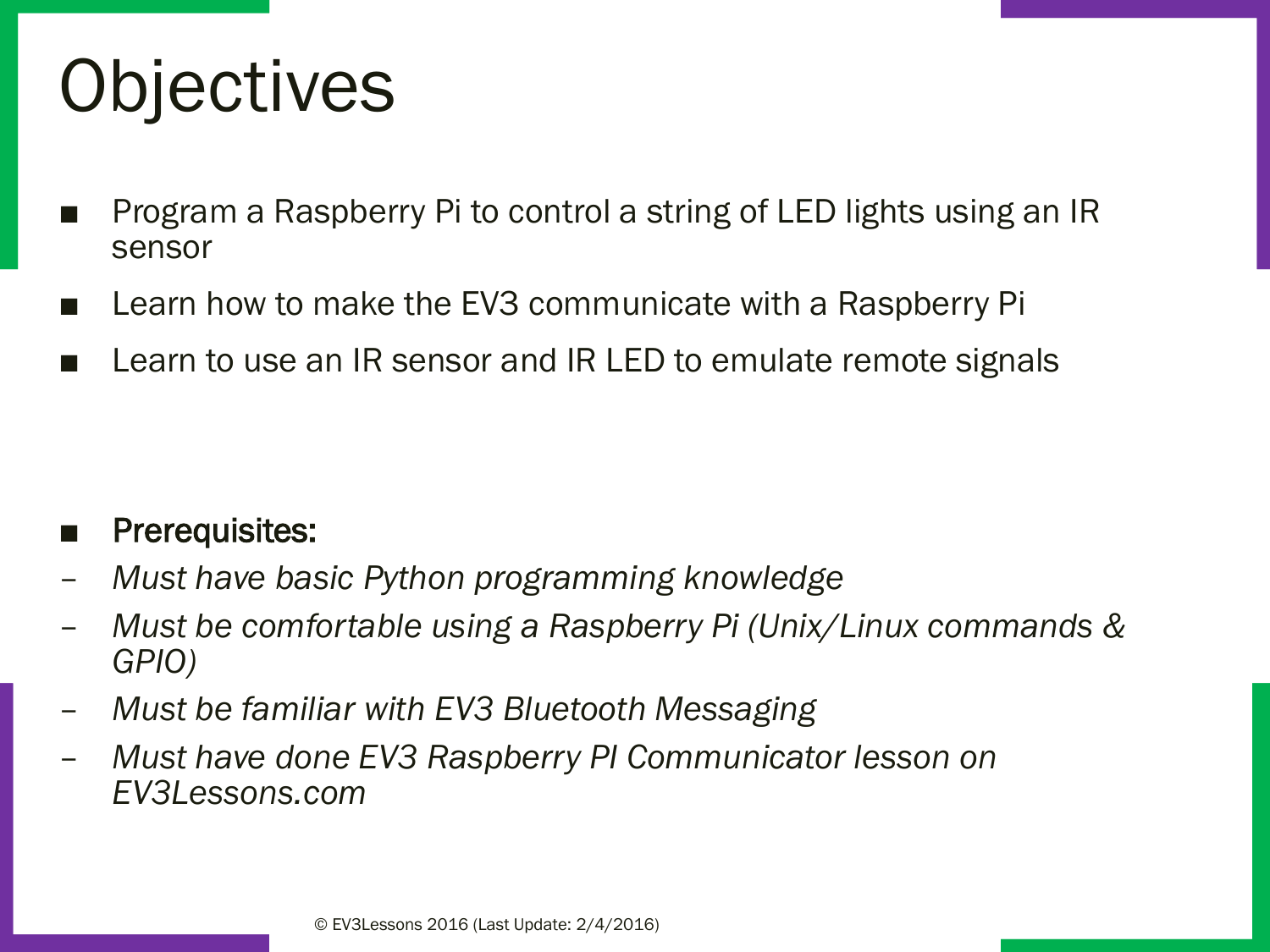### **Materials**

- Raspberry Pi (Tested on Model B Edition 1 using Raspbian)
- EV3 brick
- USB Bluetooth (for the Raspberry Pi)
- IR Sensor (for the Raspberry Pi)
- IR LED (for the Raspberry Pi)
- LED Strip with IR receiver and remote
- *E.g. Intertek flexible lighting strips*
- GPIO compatible wires (for Raspberry Pi)
- Breadboard (optional)





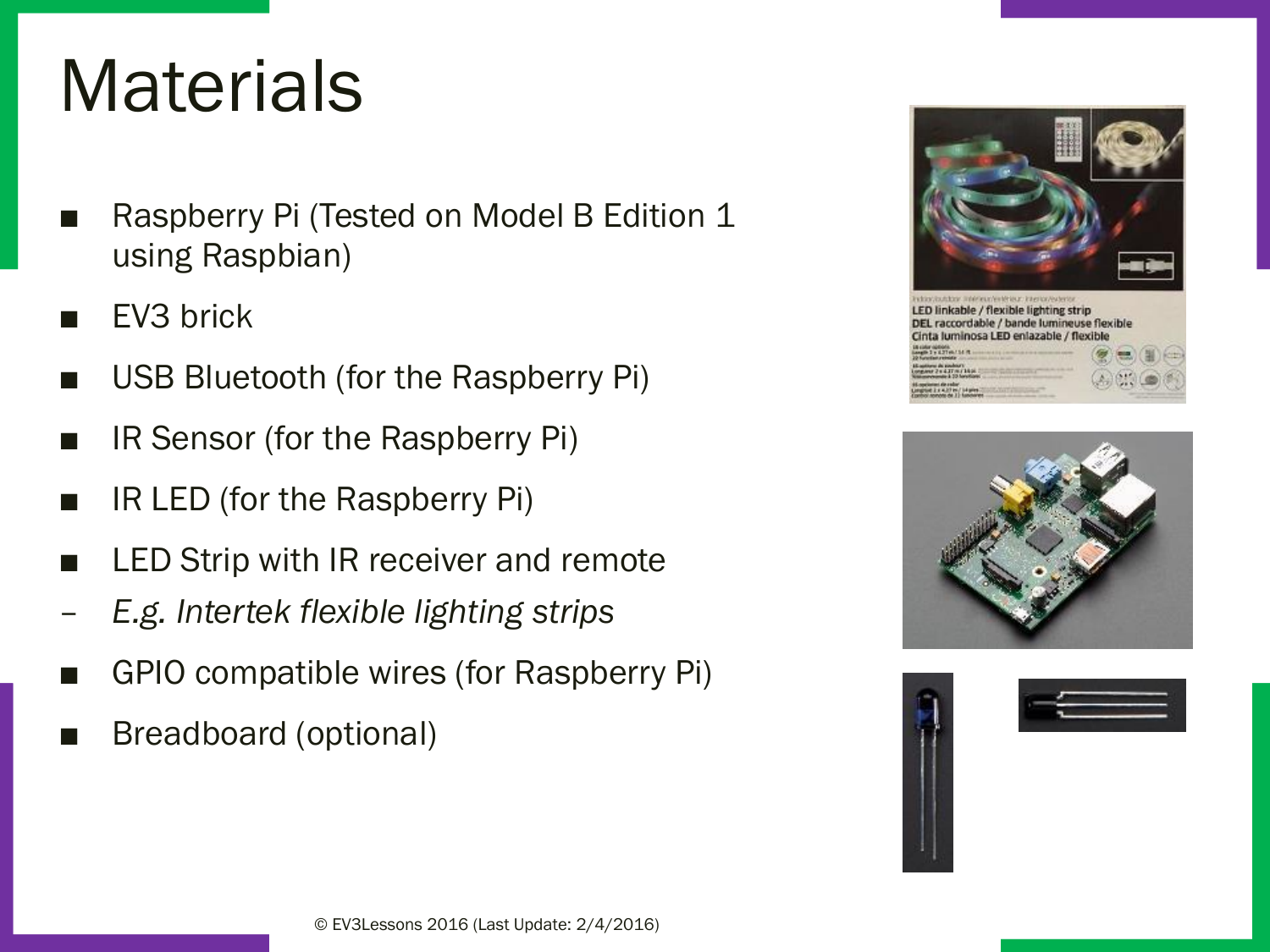# Step 1: Pi Setup

- Setup the IR sensor and IR LED on the GPIO (see next slide).
- *Make sure you arrange the wires correctly based on the sensor you own. (You can use a volt meter to arrange the wires correctly – to identify ground, voltage and ground)*
- Install packages on the Raspberry Pi
- *sudo apt-get update*
- *sudo apt-get upgrade*
- *sudo reboot*
- *sudo apt-get install lirc*
- Make sure you have completed all the steps in the EV3-RPi Communicator Lesson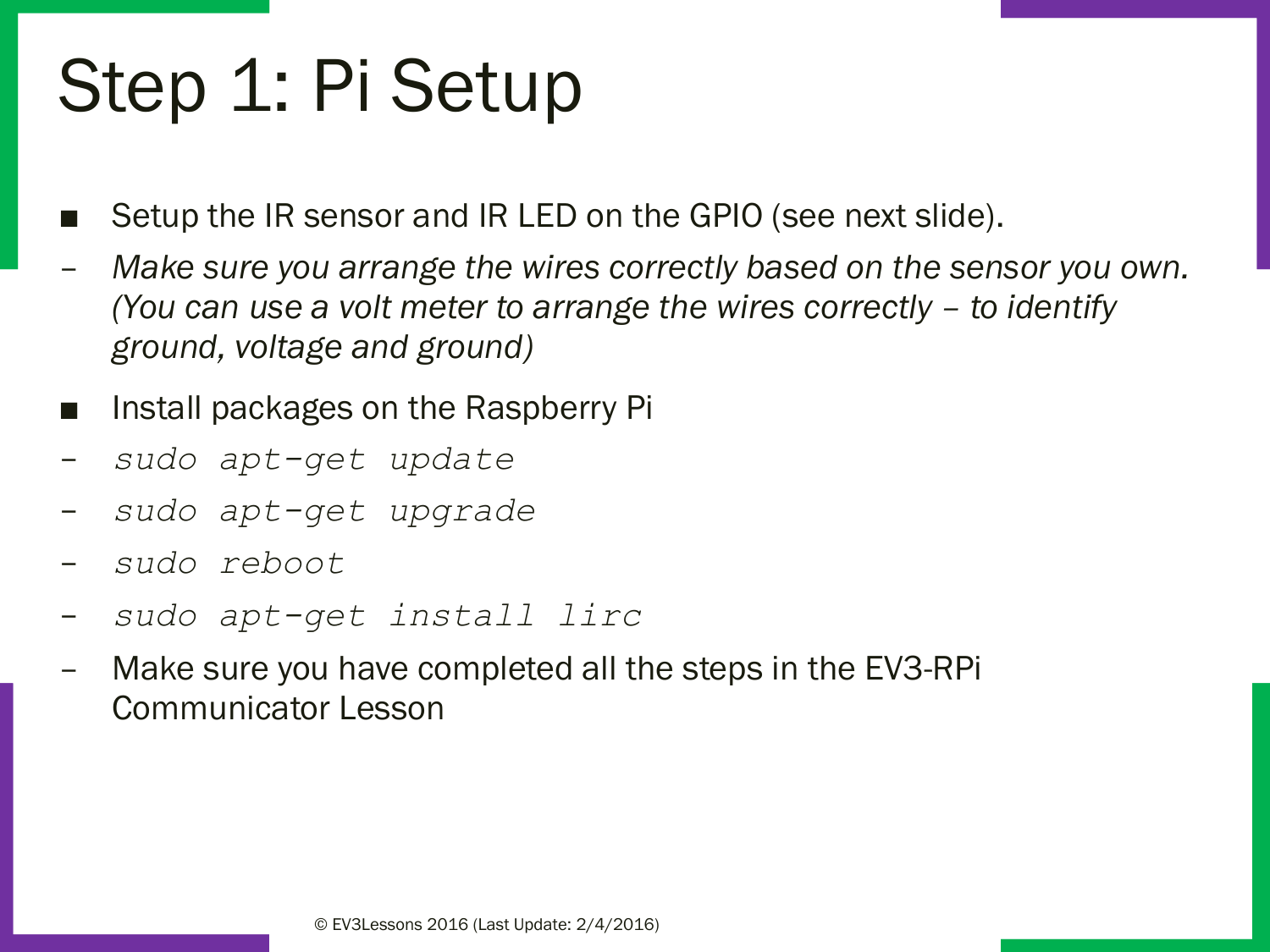# GPIO Setup



Configuration based on IR sensor available on Adafruit (*Product link*)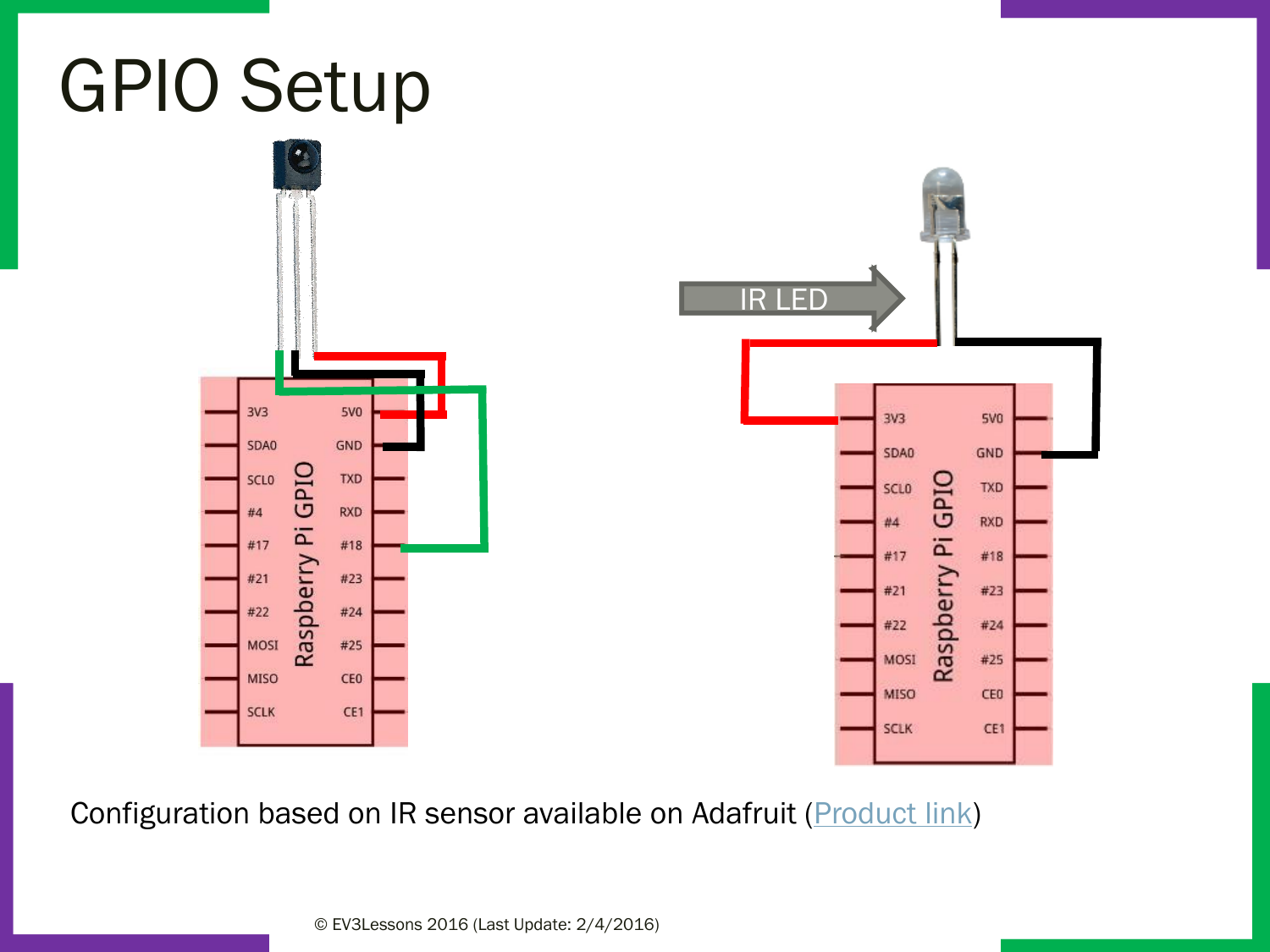# Step 2: Edit System Files

- sudo nano/etc/modules
- *add these lines at the end to make LIRC start up on boot and set the IR sensor pin to Pin-18 and IR LED pin to Pin-17:*
- *lirc\_dev*
- *lirc\_rpi gpio\_in\_pin=18 gpio\_out\_pin=17*
- Now we need to edit the LIRC hardware configuration file. Open it using: sudo nano /etc/lirc/hardware.conf
- *Change the following lines:*
- *DRIVER="default"*
- *DEVICE="/dev/lirc0"*
- *MODULES="lirc\_rpi"*
- sudo nano /boot/config.txt
- *add the following line to the file:*
- *dtoverlay=lircrpi,gpio\_in\_pin=18,gpio\_out\_pin=17,gpio\_in\_pull=up*
- Reboot: sudo reboot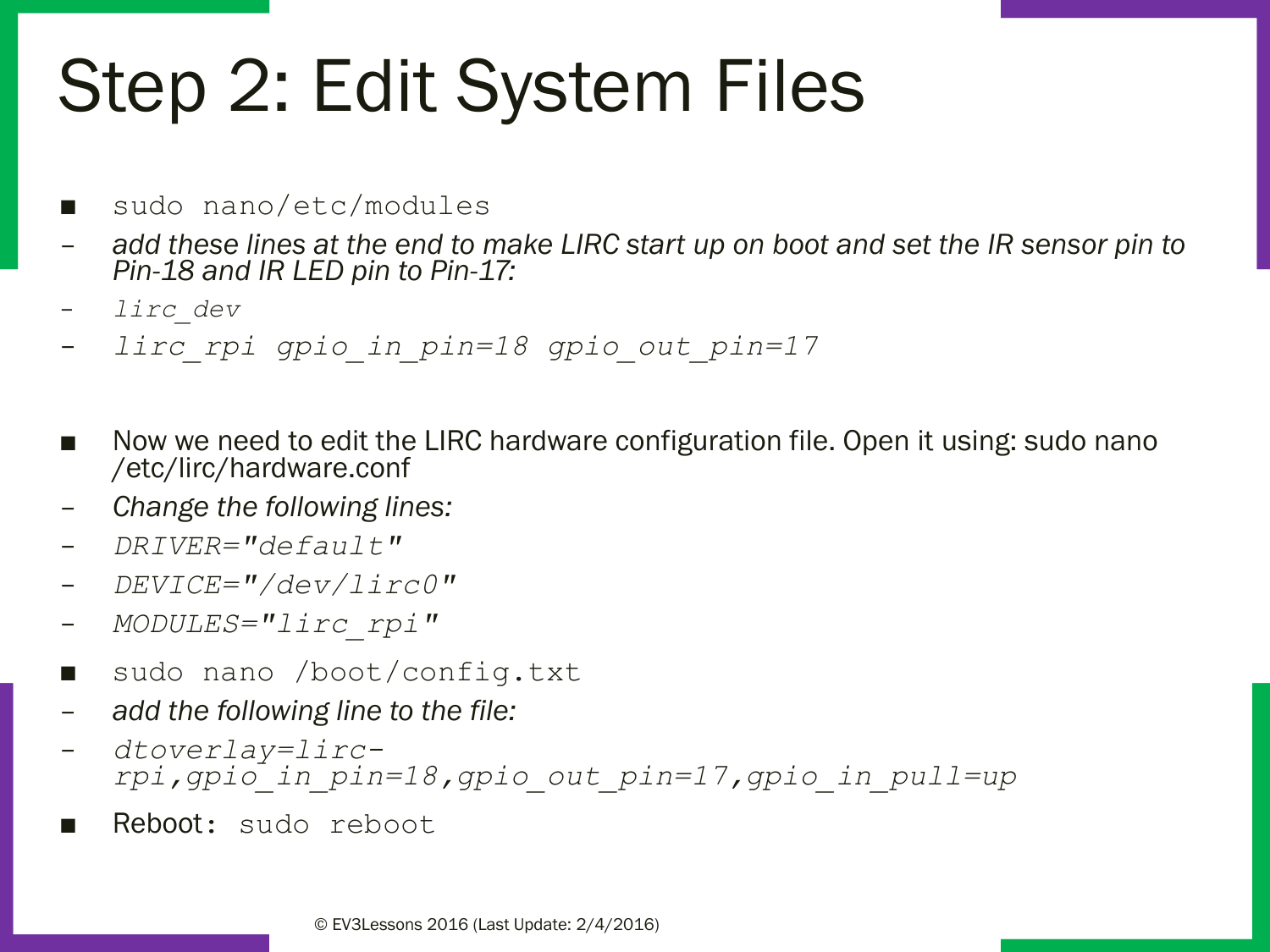# Step 3: Record All Remote Buttons

■ Stop LIRC: *sudo /etc/init.d/lirc stop*

- To make sure you setup the IR sensor correctly, use:  $mode2 d$ */dev/lirc0* (press buttons on a remote to get the readings)
- Record all the buttons to the raspberry pi: *irrecord –n -d /dev/lirc0 ~/lircd.conf* -- It will take you through some detailed instructions.
- sudo nano lircd.conf Find the line that says "*name /home/pi/lircd.conf*" and change it to "name remote"
- Copy the new configuration -- *sudo cp lircd.conf /etc/lirc/lircd.conf*
- Start LIRC: *sudo /etc/init.d/lirc start*
- Reboot: sudo reboot
- To test the configuration run the commmand  $irw$
- *Every time you press a button on the remote, you will get the name of the button.*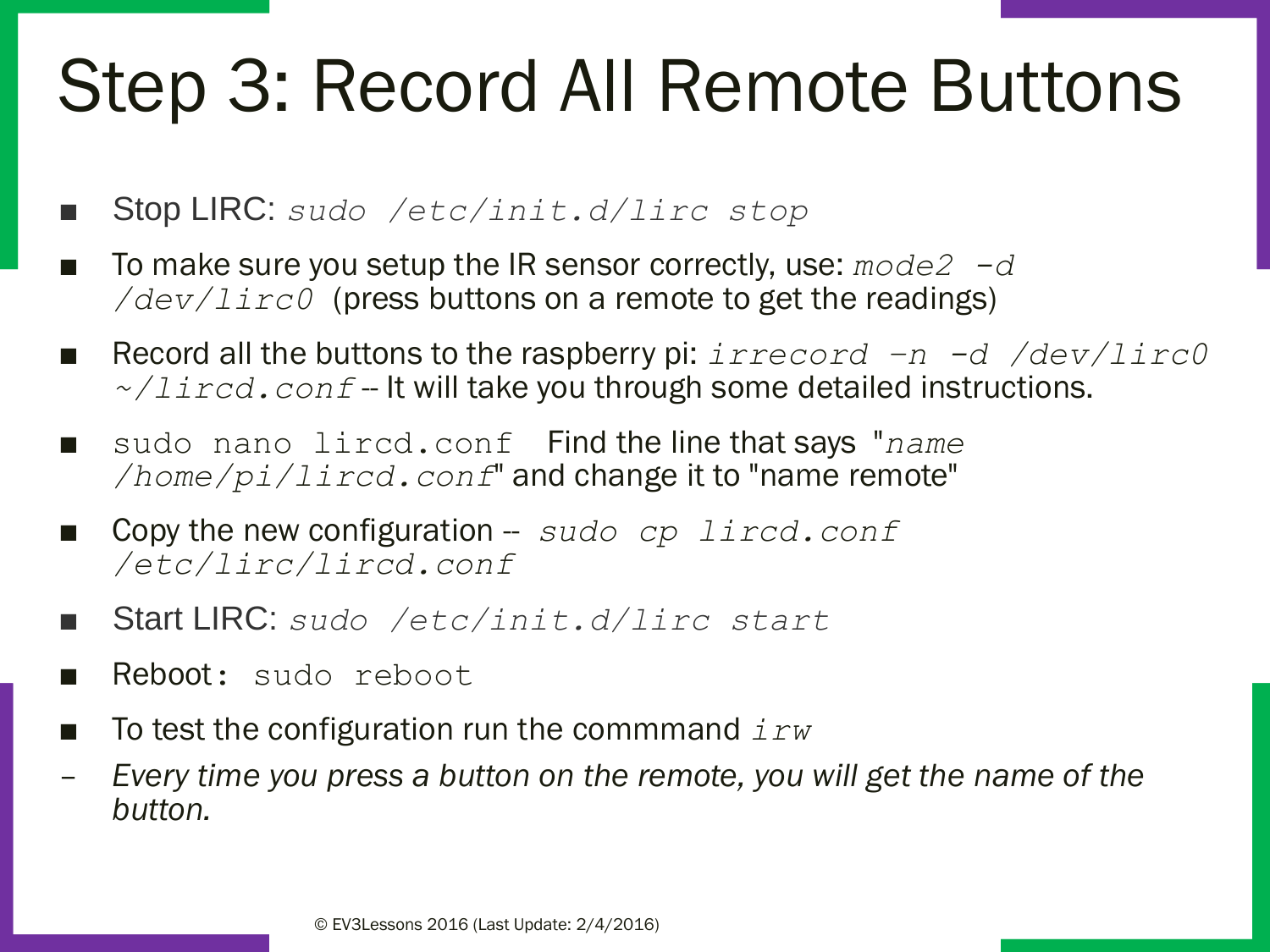# Step 4: Send IR signals with Pi

- Connect the IR Led to the GPIO (See image on right)
- To send an IR signal use
- *irsend SEND\_ONCE remote ONE\_OF\_THE\_BUTTONS\_NAME*
- *We use SEND\_ONCE to only sent the light signal once*
- Now in python you can send a signal using
- *import os*
- *os.system("irsend SEND\_ONCE remote ONE\_OF\_THE\_BUTTONS\_NAME")*
- Replace *ONE\_OF\_THE\_BUTTONS\_NAME\_with one of the names you assigned to a* button in step 3
- In a terminal you can use
- *irsend SEND\_ONCE remote ONE\_OF\_THE\_BUTTONS\_NAME*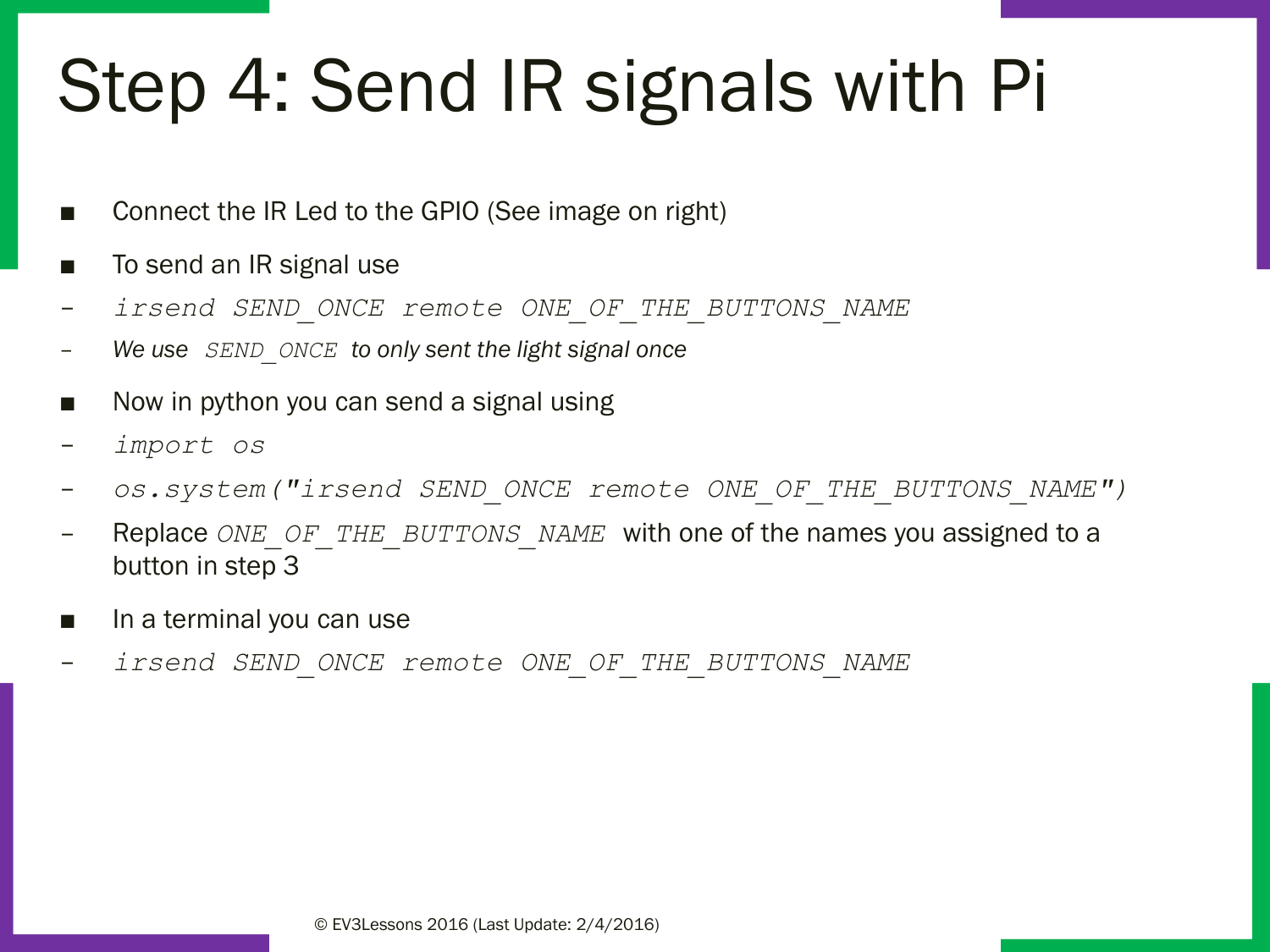#### Step 5: Bluetooth EV3 to Pi (If you are not already connected)

- Run *hcitool scan* to find the mac address of EV3 (will look something like this: 00:16:53:3F:2F:C3)
- Run *bluetooth-agent 1234 &* :proxy for entering passcode for ev3
- Run *sudo rfcomm connect /dev/rfcomm0 MAC\_ADDRESS &* :to connect the ev3 (press enter if any message(s) appears on the screen)
- If you are not returned to a terminal, try pressing "Return/Enter". If that did not work you probably forgot the *&* symbol*.*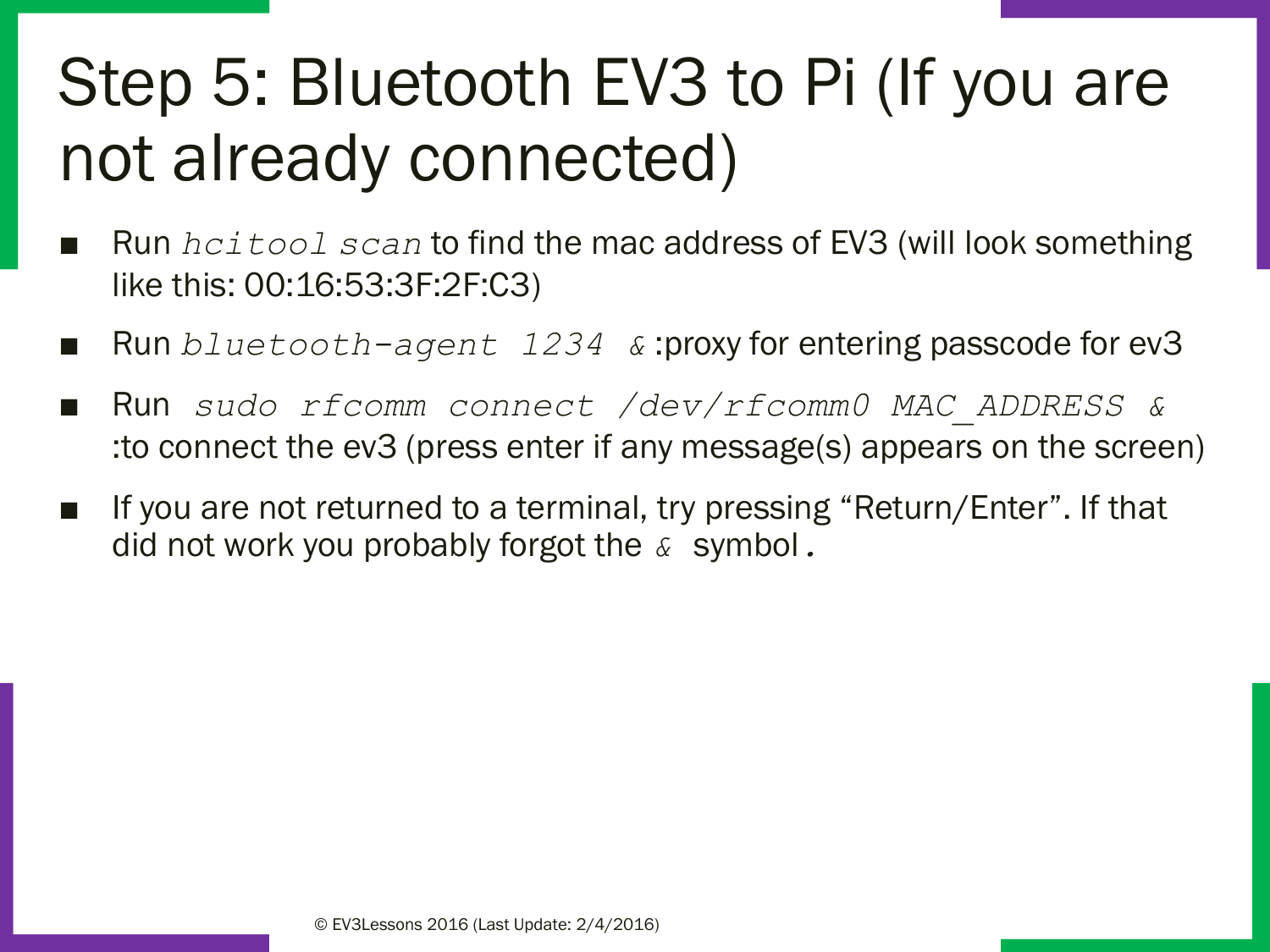# Step 6: Base Code

- *Open RPi code you made in the* EV3-RPi Communicator Lesson
- Open EV3 code you made in the EV3-RPi Communicator Lesson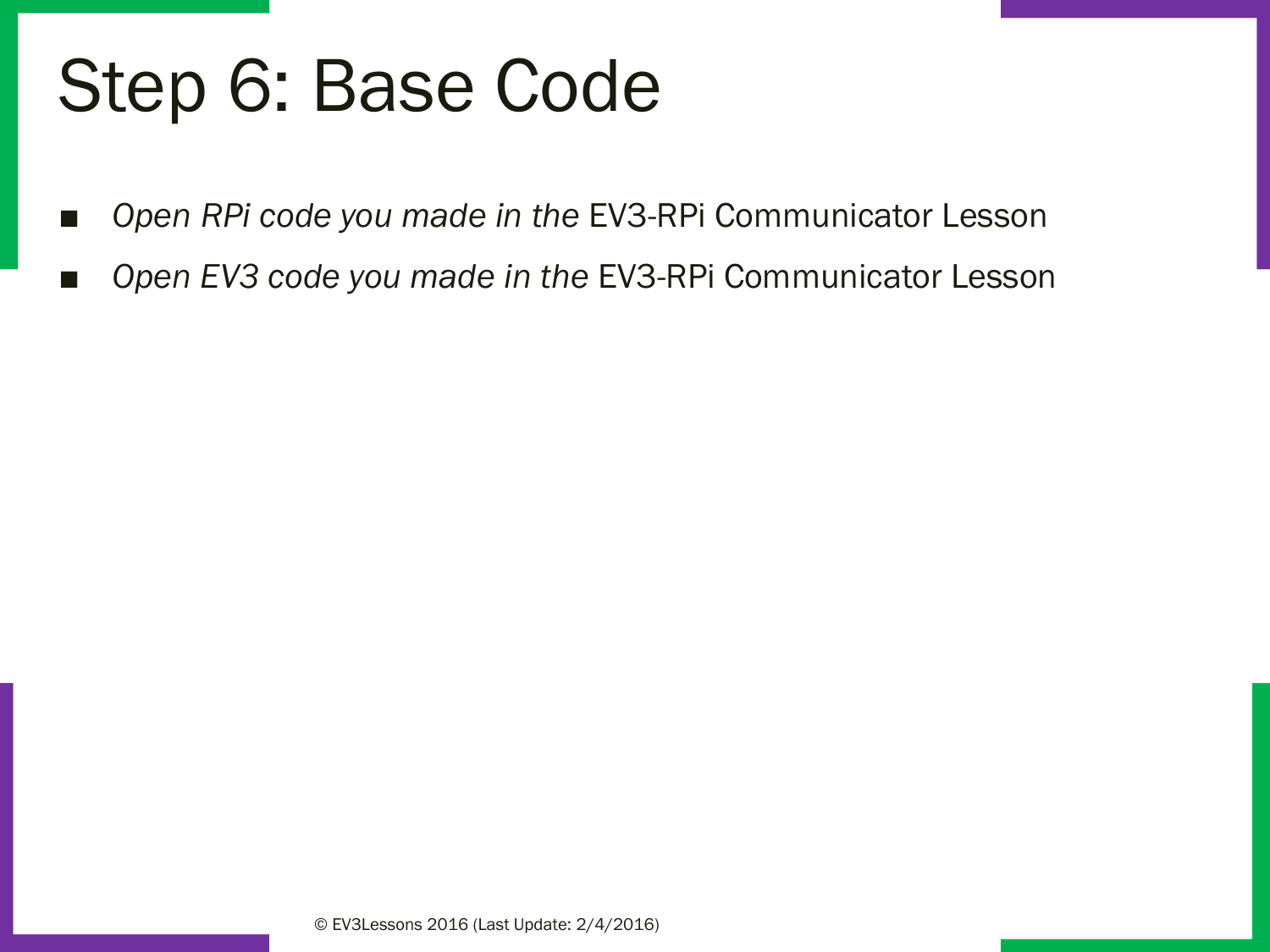#### Challenge 1: Change the LED's Color Using the EV3

- Make the LED strip change color/change mode when the EV3 sends "color\_change"
- *You will need to use os.system("irsend SEND\_ONCE remote ONE\_OF\_THE\_BUTTONS\_NAME")* in python
- *Download solution code from EV3Lessons.com*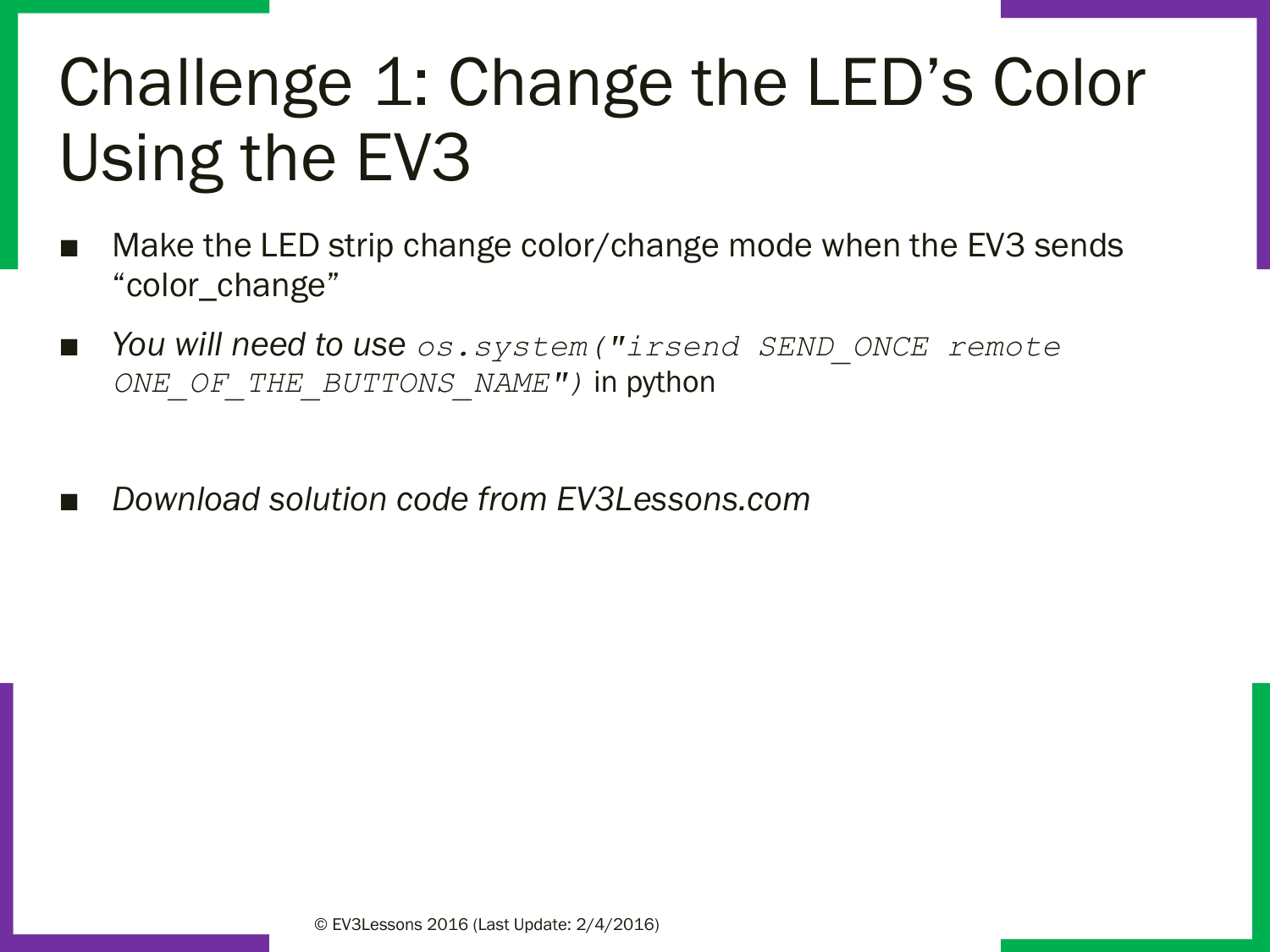#### Challenge 2: Change the LED's Colors At Different Rates Using the Ultrasonic Sensor

- Make the LED strip change color/change mode when the EV3 sends "color\_change"
- *Download solution code from EV3Lessons.com*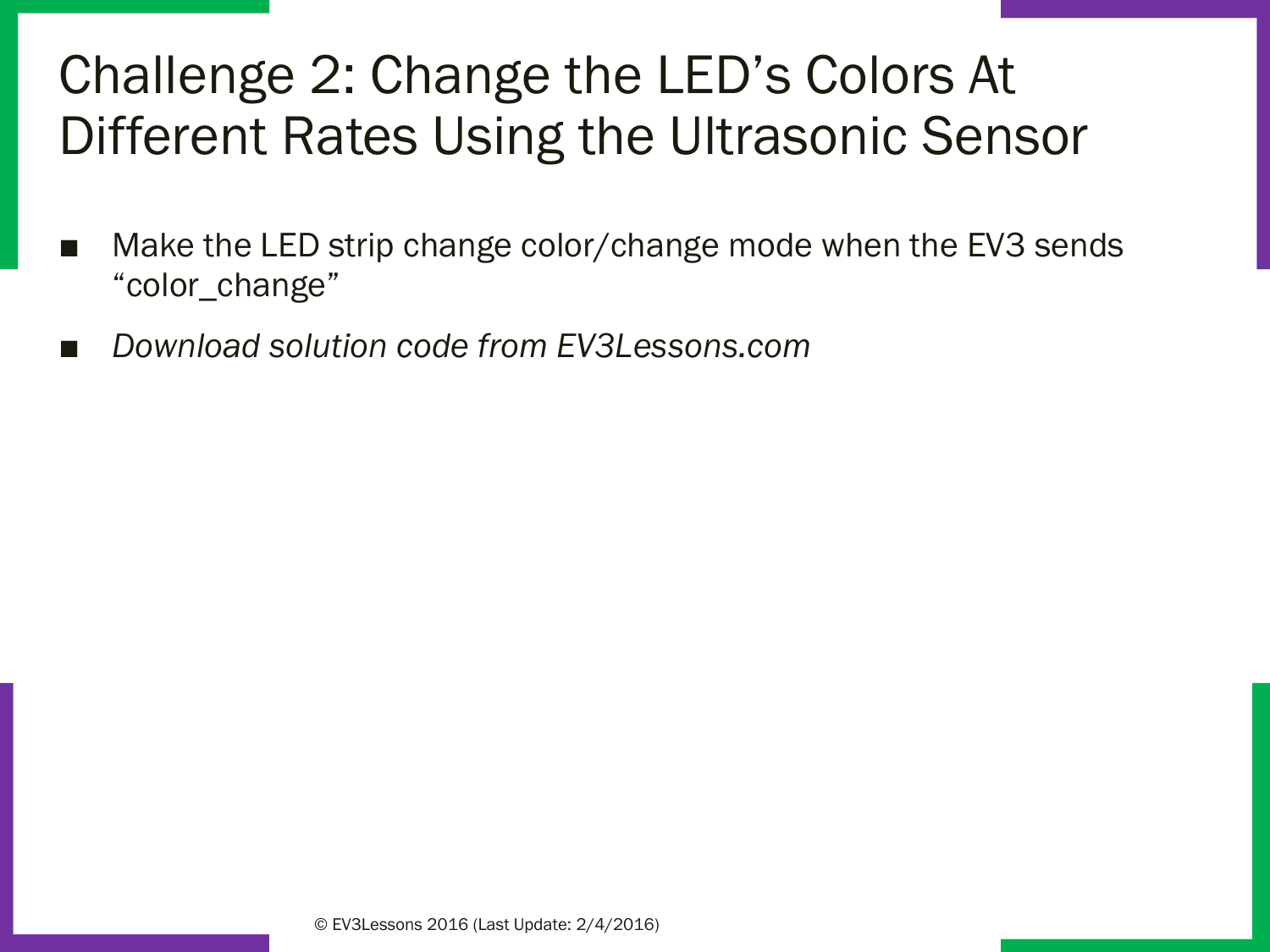# Challenge 2 Solution